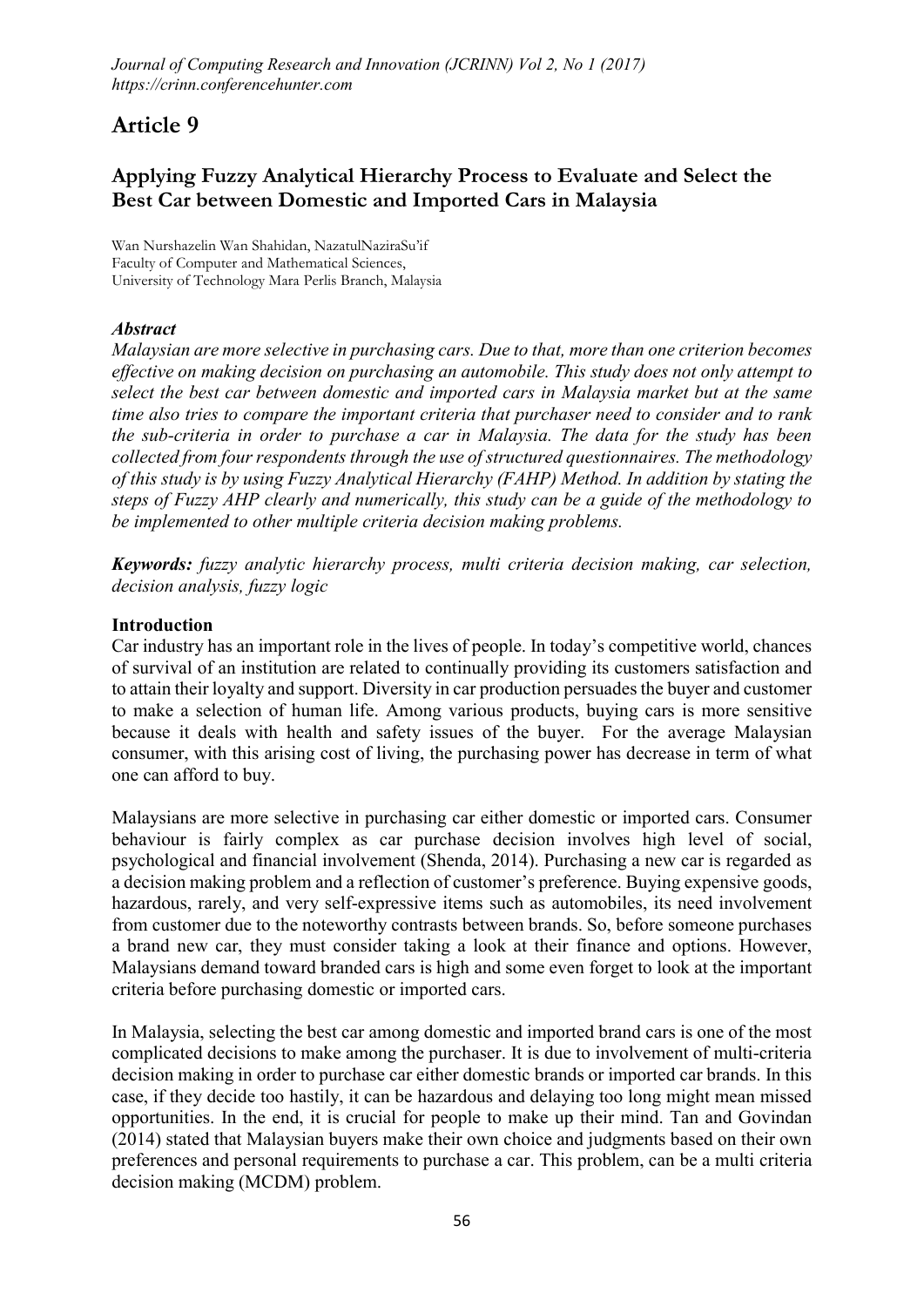MCDM is a way of dealing with complex problems by breaking the problems into smaller pieces. In recent years, several MCDM techniques and approaches have been suggested in choosing the optimal probable options. Martin et al. (2013) stated that MCDM method spicks the best choices where numerous criteria appeared, as well as expected to be acquired by breaking down the diverse extent of the criteria, weights for the criteria and after that pick the ideal ones utilizing any multi criteria decision making procedures. There are many methods to solve MCDM that have been developed to support the buyers in their unique and personal decision process, especially in selecting the best car case. Methods that have been develop by past researchers such as FAHP, Technique for Order Preference by Similarity to Ideal Solution (TOPSIS), TOPSIS Fuzzy logic, and Fuzzy Analytic Network Process (FANP) are also used in order to select the best car. The FAHP is used due to this method helps the decision makers to select a better alternative from all by satisfying the minimal score to rank each decision alternative based on how well each alternative meets them. (Tiryaki and Ahlatcioglu, 2008). Other than that, FAHP also provides a simple and very flexible model for a given problem and provides an easy applicable decision making methodology that assist the decision maker to precisely decide the judgments. More than that, FAHP relies on the judgments if experts from different backgrounds.

Therefore, the main focus or the problem can be evaluated easily from different aspects. This study is mapped as the literature is reviewed according to the different criteria and methods used for selection of the best car in the second part. Part 2 explains the Fuzzy AHP method in detail which is utilized to solve the best car selection in Malaysia elaborated as a case study in the fourth part. Part 4 presents the conclusion and directs for further steps of this study with the references following.

## Fuzzy Analytical Hierarchy Process (FAHP)

FAHP is one of the methods to MCDM in selecting the best car. FAHP is the fuzzy extension of AHP and was developed to solve the hierarchical fuzzy problems. FAHP is one of the most convenient methodologies to evaluate transportation issues. First of all, any selection or decision issue consists of various criteria. Frequently these criteria have sub-criteria as well. In this case, the criteria that have to be taken into consideration are quite many. Either objective or subjective considerations or either quantitative or qualitative information can be evaluated with FAHP technique. In this case, three criteria which are safety, performance and economic assumptions and ten sub-criteria which are price, fuel consumption, air bags, ABS brake, alarm systems, breaking ability, engine power, maximum speed, noise, and comfort will be evaluated in this study in order to select the best car in Malaysia market. The main frame for selection of the best car model is summarised in a hierarchy structure as shown in Figure 1.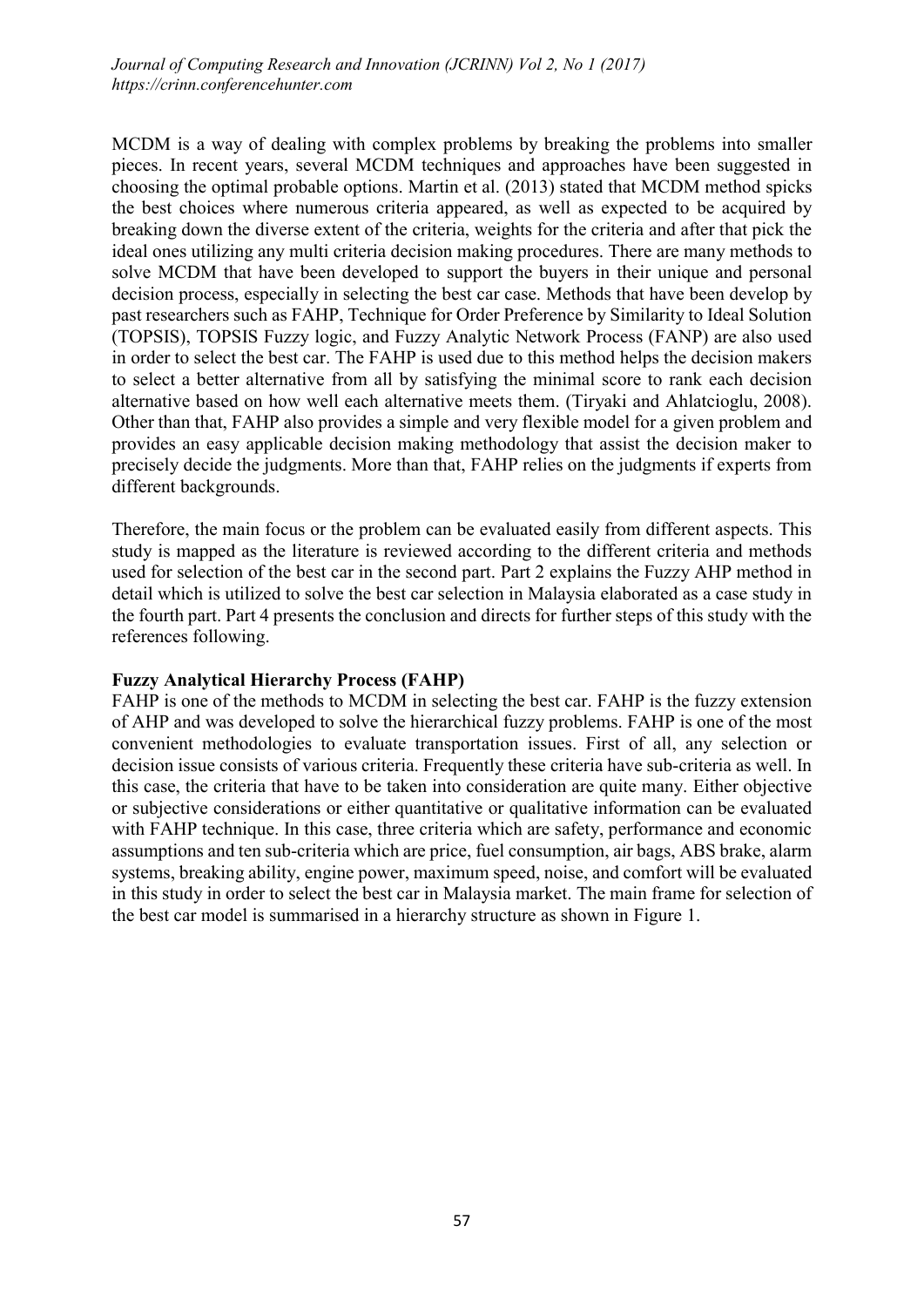

Figure 1: Hierarchical structure of selecting the best car

The main objective of this study is to compare and select the best car in between domestic and imported car in Malaysian market. Meanwhile, the specific objectives for this study are to determine what important criteria that purchasers need to consider when purchasing car. Besides that, this case study also to ranking the sub-criteria in order to purchasing a car in Malaysia and to determine the best model of car with respect to each sub-criterion.

Questionnaires were designed on criteria of car selection to be asked to four experts who are knowledgeable on automobiles industry in Malaysia. They need to give details on domestic brand (Proton) and imported brand (Honda). Data were analysed using Microsoft Excel 2007. There are eight steps involved in this method. The steps of the procedure are as follow:

Step 1: The Triangular Fuzzy Numbers (TFNs) used in pair wise comparison have been refer to Tolga et al. (2005), the one that seems to corresponds better to the preference scale of crisp AHP is as summarized in Table 1.

| Table 1: Linguistic scales and fuzzy scales for importance |               |                 |  |  |
|------------------------------------------------------------|---------------|-----------------|--|--|
| Linguistic scale                                           | <b>TFNs</b>   | Reciprocal TFNs |  |  |
| Equally important (EI)                                     | (1,1,1)       | (1,1,1)         |  |  |
| Very Unimportant (VU)                                      | (2/3,1,3/2)   | (2/3,1,3/2)     |  |  |
| Less Important (LI)                                        | (3/2, 2, 5/2) | (2/5, 1/2, 2/3) |  |  |
| More Important (MI)                                        | (5/2,3,7/2)   | (2/7, 1/3, 2/5) |  |  |
| Very Important (VI)                                        | (7/2, 4, 9/2) | (2/9, 1/4, 2/7) |  |  |

Step 2: The development of the triangular fuzzy scale for pair-wise comparison matrices are used as follows.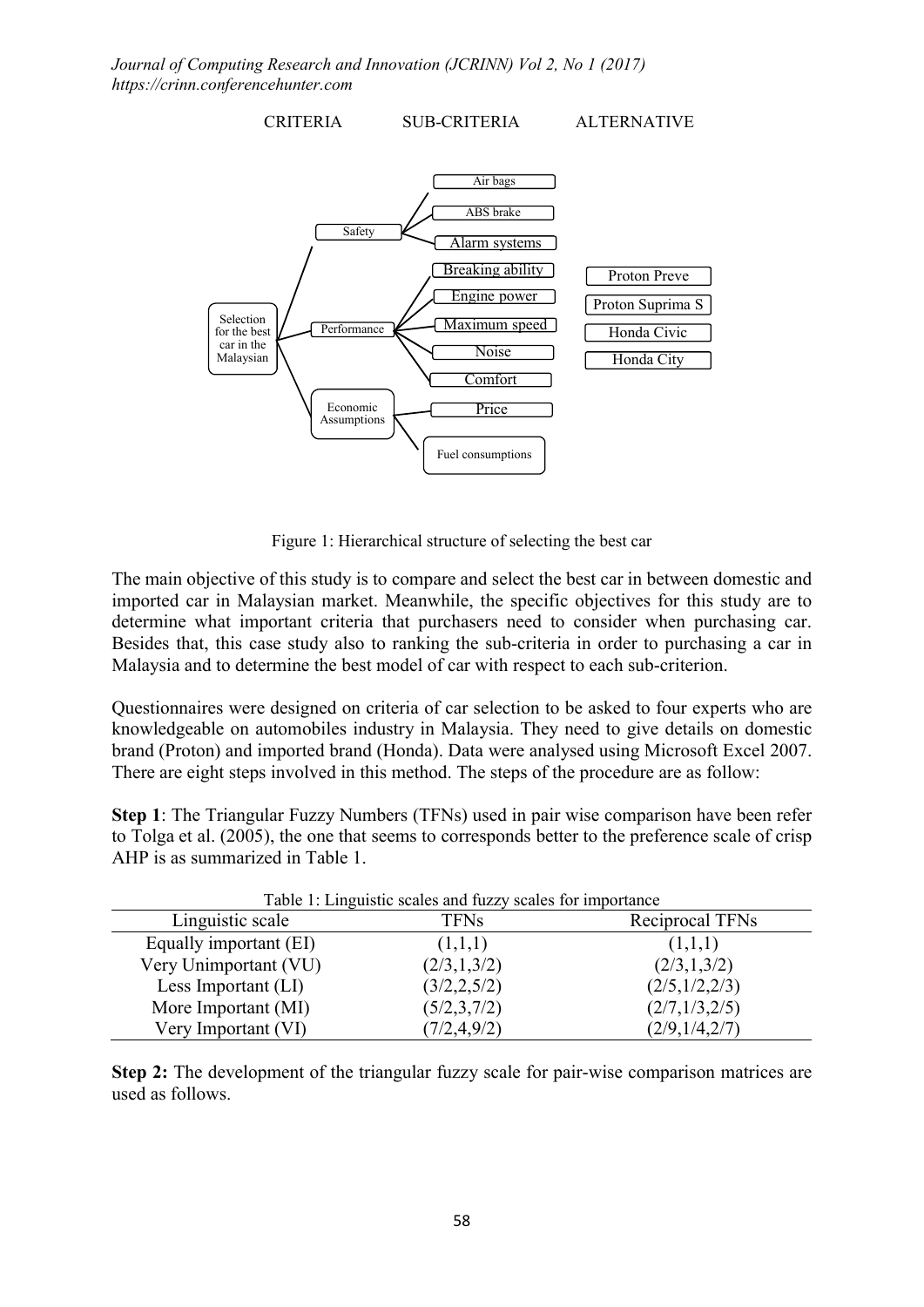| TWOTA WAS DATE AND ACTIVITIONS THROUGH THE CHAIR AND ALL AND A LARGE AND A LARGE |                                      |                           |                                      |                                    |
|----------------------------------------------------------------------------------|--------------------------------------|---------------------------|--------------------------------------|------------------------------------|
|                                                                                  | $\sim$                               | $\widetilde{\phantom{m}}$ | $\widetilde{\phantom{m}}$            | $\sim$                             |
| $\sim$                                                                           | (1, 1, 1)                            | $\sim$<br>$e_{12}$        | $\sim$ $\prime$<br>$e_1$             | $\sim$<br>$e_{1n}$                 |
| $\sim$<br>A <sub>2</sub>                                                         | $\widetilde{\phantom{m}}$<br>$e_{2}$ | (1, 1, 1                  | $\widetilde{\phantom{m}}$<br>$e_{2}$ | $\widetilde{\phantom{m}}$<br>' 2 n |
| $\sim$                                                                           | $\sim\mu$<br>$e_3$                   | $\sim$<br>e32             | 11,1,1                               | $\widetilde{\phantom{m}}$          |
| $\sim$                                                                           | $\sim k$<br>$e_{n}$                  | $\sim$<br>$\epsilon_{n2}$ | $\sim$<br>$e_{n}$                    | , , , , , , ,                      |

Table 2: The pair-wise comparison matrix of the expert's evaluation

Where  $\widetilde{A}_n^k$  = criteria, sub-criteria and alternatives, and  $\widetilde{e}_j^k$  indicates the k<sup>th</sup> expert's preference

of  $i<sup>th</sup>$  criterion over  $i<sup>th</sup>$  criterion, via fuzzy triangular numbers.

The operation on TFNs can be calculated in addition, multiplication, and inverse. Suppose  $M_1$ and  $M_2$  are Triangular Fuzzy Scale where  $M_1 = (l_1, m_1, u_1)$  and  $M_2 = (l_2, m_2, u_2)$ , the basic operations are given by Equations (1) to Equation (3).

Addition:  $\widetilde{M}_1 \oplus \widetilde{M}_2 = (l_1 + l_2, m_1 + m_2, u_1 + u_2)(1)$ Multiplication:  $\tilde{M}_1 \otimes \tilde{M}_2 = (l_1 l_2, m_1 m_2, u_1 u_2)$  (2)

Inverse:  $\hat{M}_1^{-1} = \left| \frac{1}{u_1} \cdot \frac{1}{m_1} \cdot \frac{1}{l_1} \right|$  $\bigg)$  $\setminus$  $\overline{\phantom{a}}$  $\overline{\phantom{0}}$  $^{-1}$  =  $n_1$   $n_1$   $n_1$ 1 1  $\widetilde{M}_1^{-1} = \left( \frac{1}{1}, \frac{1}{1} \right)$  $M_1^{-1} = \left(\frac{1}{u_1}, \frac{1}{m_1}, \frac{1}{l_1}\right)$  (3)

Step 3: After collecting the fuzzy judgement matrices from all experts, the matrices can be aggregated by using fuzzy geometric mean method of Buckley (1985).

$$
\widetilde{r}_i = \left(\prod_{j=1}^n \widetilde{e}_{ij}\right)^{\frac{1}{n}}, \quad i = 1, 2, ..., n \text{ where } \widetilde{e}_{ij} = \frac{\sum_{k=1}^K \widetilde{e}_{ij}^k}{K},
$$

Where,  $K=4$  (4) Step 4: Then, the reverse

power of vector summation  $(vs)^{-1}$  was computed. Next, replace the triangular fuzzy number to arrange it in an increasing order.

$$
(\nu s)^{-1} = \left(\sum_{i=1}^{n} I \widetilde{r}_{\widetilde{A}_n}, \sum_{i=1}^{n} m \widetilde{r}_{\widetilde{A}_n}, \sum_{i=1}^{n} u \widetilde{r}_{\widetilde{A}_n}\right)^{-1}
$$
(5)

**Step 5:** Based on increasing order of  $(vs)^{-1}$ , the fuzzy weight  $(\widetilde{w}_i)$  determined by multiply each  $(\tilde{r}_i)$  with  $(vs)^{-1}$  obtained from step 4.

$$
\widetilde{w}_i = \left(\widetilde{r}_{\widetilde{A}_i}, m\widetilde{r}_{\widetilde{A}_i}, u\widetilde{r}_{\widetilde{A}_i}\right) \otimes (u_{\nu s}, m_{\nu s}, l_{\nu s})^{-1} \quad , \quad \text{where } i = 1, 2, 3, \dots, n \quad (6)
$$

Step 6: Since  $\widetilde{w}_i$  are still fuzzy triangular numbers, they need to be de-fuzzified by Centre of area method proposed by Chou and Chang (2008).

$$
M_{i} = \frac{l\widetilde{w}_{\widetilde{A}_{i}} + m\widetilde{w}_{\widetilde{A}_{i}} + u\widetilde{w}_{\widetilde{A}_{i}}}{3} \quad , \text{ where } i = 1, 2, 3, ..., n \tag{7}
$$

**Step 7:** Since non fuzzy weight are not normalized, the weight need to be normalized  $(\tilde{N}_i)$ .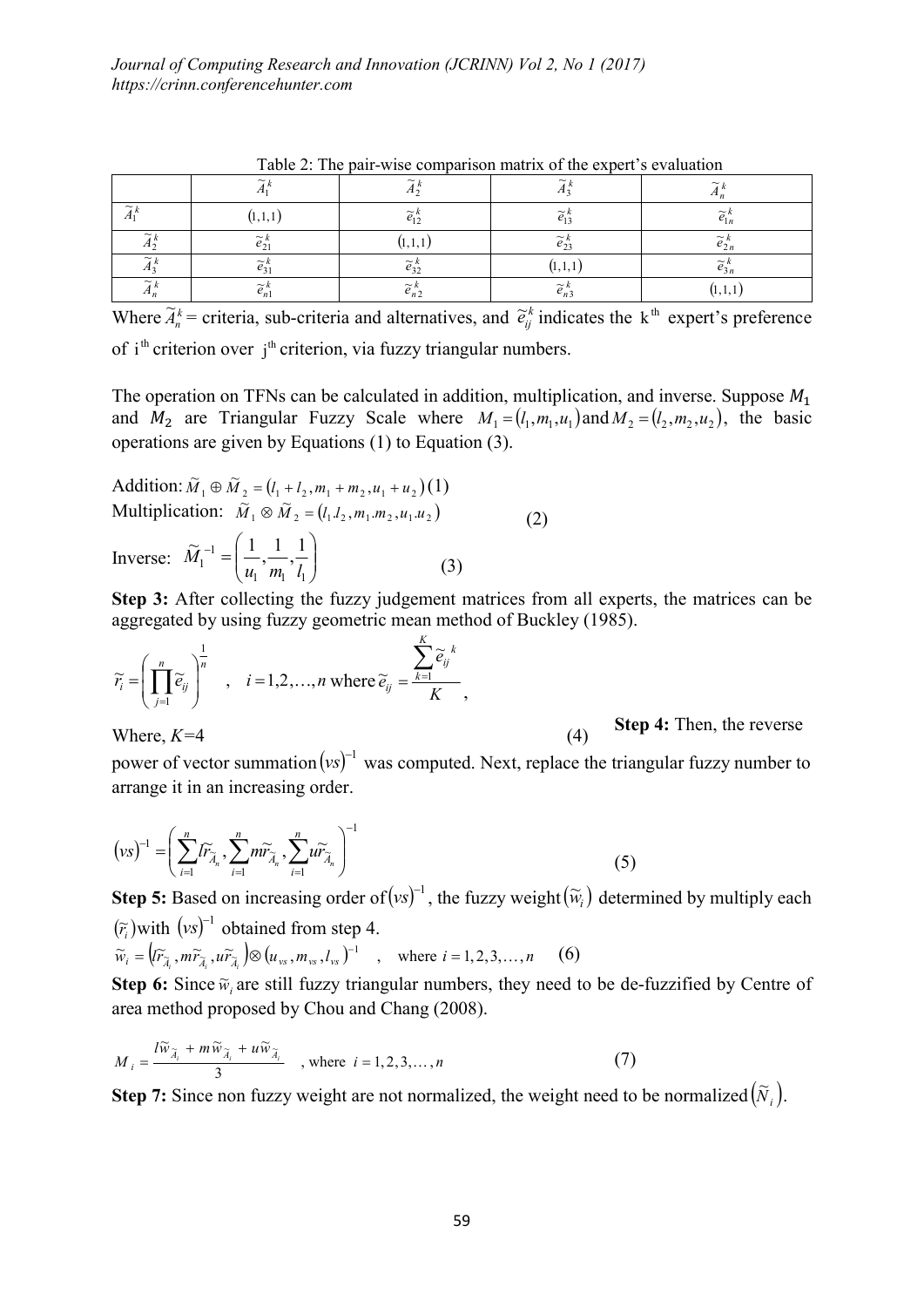$$
\widetilde{N}_i = \frac{M_i}{\sum_{i=1}^n M_i} \quad \text{, where } i = 1, 2, 3, \dots, n
$$
\n(8)

Step 8: Next, the normalized weight will be formed in terms of priority alternative weight.

 $=\sum_{i=1}^{t}$  (weight × evaluation ating  $_{k}$ )  $i = 1$ weightedevaluationfor alternative =  $\sum$  (weight  $\times$  evaluationrating  $_k$ ) (9) Where  $i = 1, 2, ..., t$ 

Once all priority weighted of alternative are obtained, there is a need to multiply the normalized weighted criteria with respect to selection of the best car model with priority weighted of alternative by using Eq. (9) to get result on the best alternatives. According to these results, the alternative with the highest score is suggested to the purchaser. In order to make the methodology clear and see its applicability, a real case study in order to select the best car is revealed in the next section.

## Application in Selecting the Best Car in Malaysia

#### 1. Determining Weight of Criteria With Respect to Selecting the Best Car

The relative weight of criteria is as illustrated in Table 3. The relative weight has to be normalized to allow them to be analogous to weights defined from the FAHP method.

|                      | best car         |                   |
|----------------------|------------------|-------------------|
| Criteria             | Non fuzzy weight | Normalized weight |
| Safety               | 0.482            | 0.464             |
| Economic assumptions | 0.359            | 0.346             |
| Performance          | 0.198            | በ 19              |

Table 3: Non fuzzy weight and normalized fuzzy weight of the criteria with respect to selecting the

The normalized weight indicates that, 'Safety' is the important criteria in order to select the best car between domestic cars and imported cars for the first hierarchy of FAHP in this study. The study also denotes that the purchaser should focus not only in 'Safety', but they also need to give importance on criteria of 'Performance' and 'Economic Assumptions'.

2. Determining the Weight of the Sub-Criteria with Respect to Criteria and its Ranking After determining the most important criteria in selecting between domestic car and imported car, the next objective is to select the most important sub-criteria as compared to criteria. The relation weight and normalized weight of sub criteria based on each criterion are as shown in Table 4 respectively.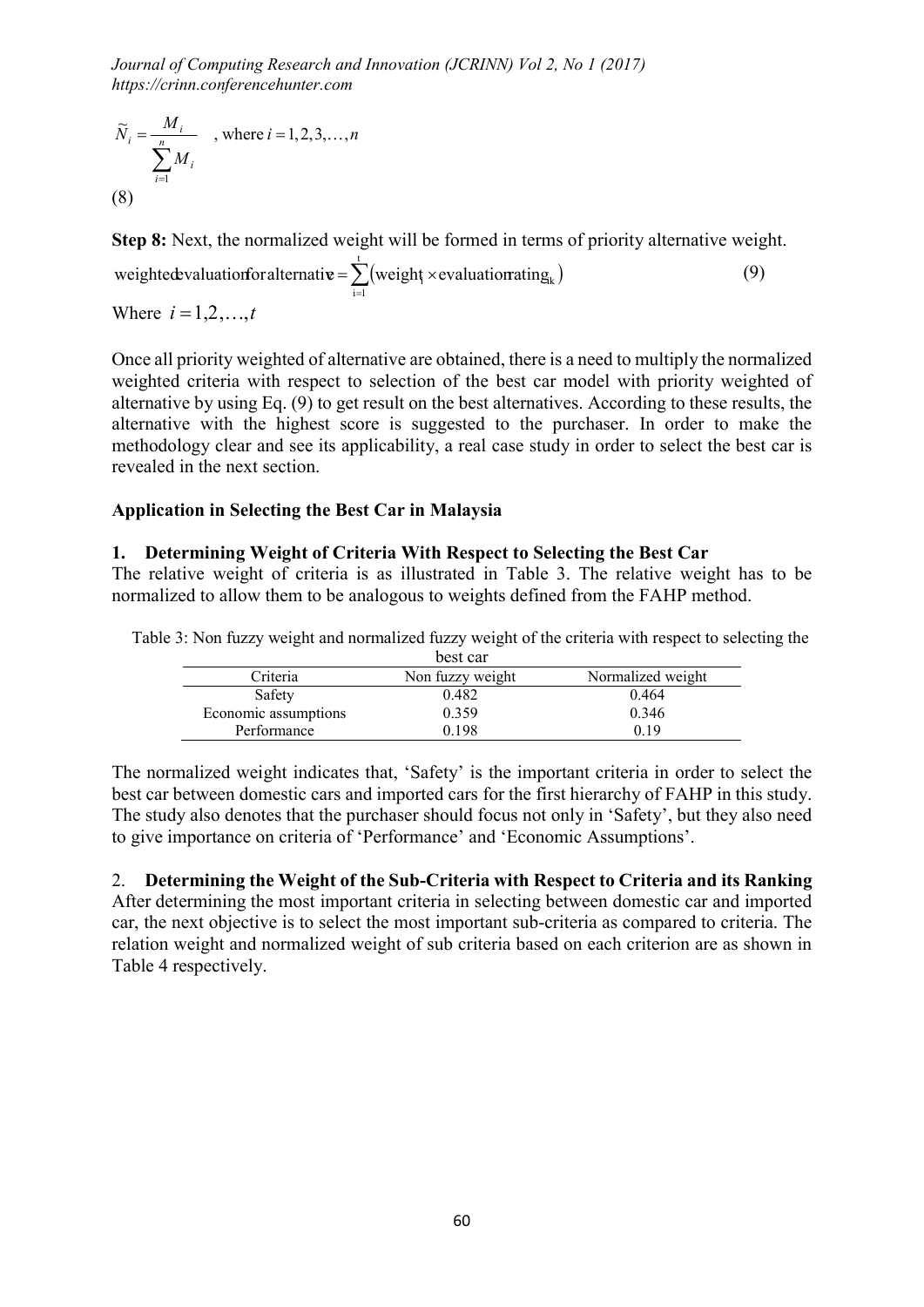|             |                  | 011011a          |                   |         |
|-------------|------------------|------------------|-------------------|---------|
| Criteria    | Sub criteria     | Non fuzzy weight | Normalized weight | Ranking |
|             | Air bags         | 0.445            | 0.440             |         |
| Safety      | ABS Brake        | 0.313            | 0.309             |         |
|             | Alarm system     | 0.253            | 0.250             |         |
| Economic    | Price            | 0.270            | 0.269             |         |
| assumptions | Fuel consumption | 0.734            | 0.731             |         |
|             | Breaking ability | 0.269            | 0.264             | 6       |
|             | Engine power     | 0.308            | 0.302             | 4       |
| Performance | Maximum speed    | 0.137            | 0.134             | 9       |
|             | Noise            | 0.169            | 0.166             | 8       |
|             | Comfort          | 0.137            | 0.134             |         |

Table 4: Non fuzzy weight and normalized fuzzy weight of the sub-criteria with respect to each criteria

Table 4 shows sub criteria of 'Air Bags' is important under 'Safety' criteria in order to select the best car. This is because, sub criteria of 'Air Bags' has a normalized weight value with 0.440 which is the highest as compared with others. It is means that purchaser need consider more to air bags of that car before willing to purchase. For criteria of 'Economic Assumptions', sub criteria of 'Fuel Consumptions' is more important that need to be considered. While under criteria 'Performance', purchaser need to consider 'Engine Power' of that car compared to other sub criteria. Hence, based on all ranking of sub-criteria, purchaser need consider more on 'Fuel Consumptions' of that car before willing to purchase it.

#### 3. Determining the Weight of Alternative with Respect to each Sub-Criterion.

Table 5 shows the weight of alternative with respect to each sub criteria. 'Price' that has highest weight is means for the cheapest. It is because, questionnaires constructed are more to positive judgement from 4 experts respondent. Here, based on judgments, experts are more prefer to the cheapest price of that car. So based on table above, can concluded that under 'Proton Preve', price is cheaper compared to other car models. Therefore purchaser can consider more to 'Proton Preve' because of the cheapest price for domestic car. While for 'Proton Suprima S', it can be concluded that, if purchaser wants the good air bags (weight value 0.300), purchaser are preferred to buy the 'Proton Suprima S'. This car also consider good in fuel consumption (weight value 0. 0.229) and can speed in maximum level (weight value 0.336).

| Table 5. Weight of alternatives with respect to each sub-criterion |                  |                    |              |       |              |  |
|--------------------------------------------------------------------|------------------|--------------------|--------------|-------|--------------|--|
|                                                                    | Sub criteria     | <b>Alternative</b> |              |       |              |  |
| Criteria                                                           |                  |                    | Domestic car |       | Imported car |  |
|                                                                    |                  | Proton             | Proton       | Honda | Honda        |  |
|                                                                    |                  | Preve              | Suprima S    | Civic | City         |  |
|                                                                    | Air bags         | 0.268              | 0.300        | 0.262 | 0.179        |  |
| Safety                                                             | ABS Brake        | 0.186              | 0.170        | 0.450 | 0.194        |  |
|                                                                    | Alarm system     | 0.331              | 0.281        | 0.171 | 0.216        |  |
| Economic                                                           | Price            | 0.342              | 0.228        | 0.207 | 0.223        |  |
| assumptions                                                        | Fuel consumption | 0.152              | 0.229        | 0.356 | 0.263        |  |
| Performance                                                        | Breaking ability | 0.230              | 0.183        | 0.430 | 0.157        |  |
|                                                                    | Engine power     | 0.305              | 0.211        | 0.303 | 0.182        |  |
|                                                                    | Maximum speed    | 0.109              | 0.336        | 0.318 | 0.237        |  |
|                                                                    | Noise            | 0.217              | 0.292        | 0.275 | 0.216        |  |
|                                                                    | Comfort          | 0.336              | 0.179        | 0.364 | 0.122        |  |

Table 5: Weight of alternatives with respect to each sub-criterion

For imported car, under model 'Honda Civic', purchaser can purchase this model if want the car that safety in term of 'ABS Brake' (weight value of 0.450) is good besides also can save money in term of fuel consumptions. Besides that, this model also perform well in 'Breaking Ability' since the value of weight highest compared with other sub-criteria of performance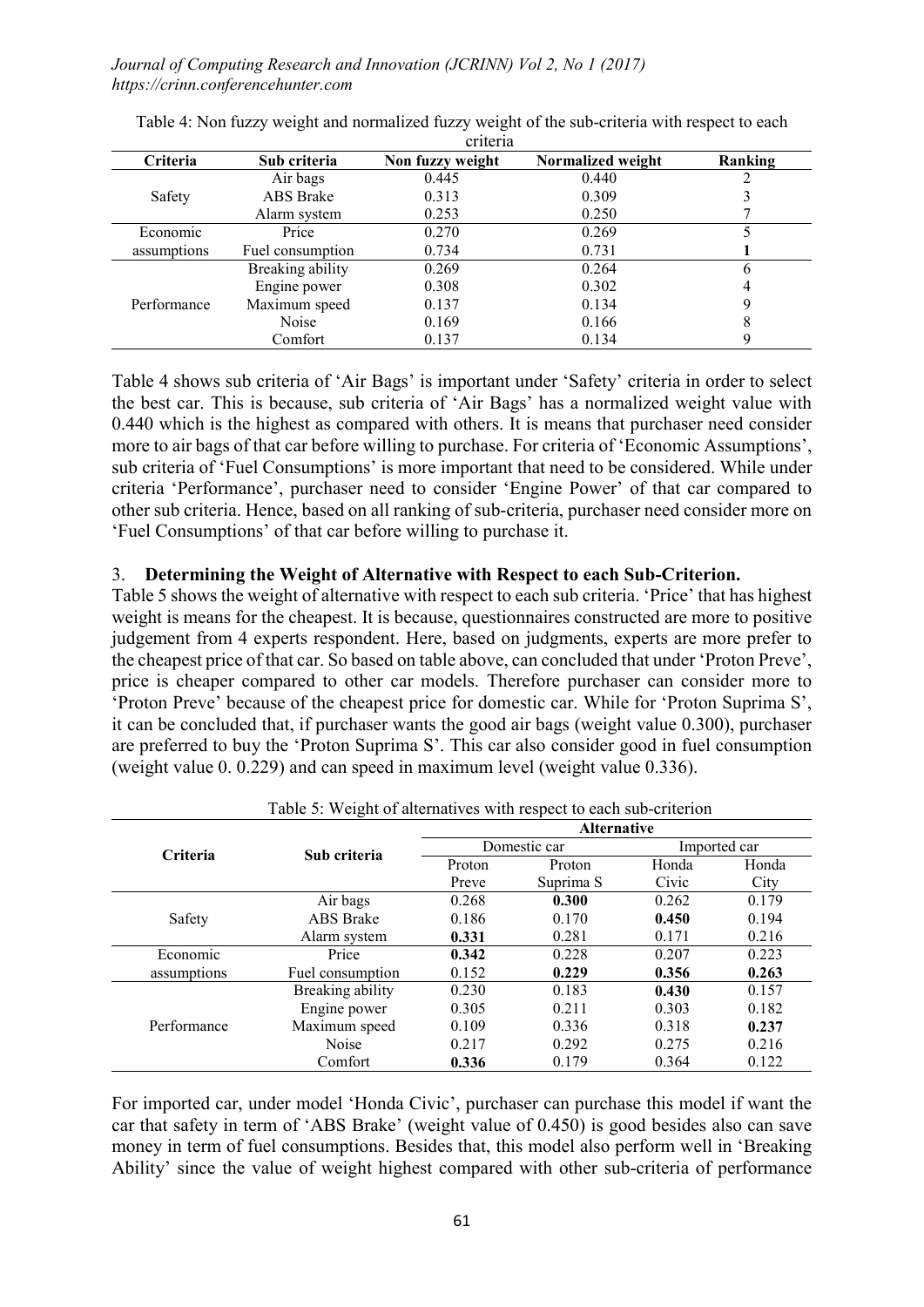under this model. It is means that, if purchasers want the breaking ability that performs well, they can buy model of 'Honda Civic'. . Meanwhile 'Honda City' is also good performing in 'Fuel Consumption' followed by 'Maximum Speed'. It is means that, purchaser also prefer to purchase this model if want to save in fuel consumption but at the same time can speed in maximum level.

## 4. Determining the Priority Weights for each Alternative.

To achieve the main objective, the priority weight for each alternative was calculated. The combination of priority weights for sub-criteria, criteria and alternatives are to determine priority weights for selection of best car between domestic and imported brand cars in the Malaysian market. The summary of combination of priority weight is as shown in Table 6.

|                      | Alternative priority weight (criteria) |                             |              |       |        |
|----------------------|----------------------------------------|-----------------------------|--------------|-------|--------|
| <b>Criteria</b>      | Domestic car                           |                             | Imported car |       |        |
|                      |                                        | Proton Preve Proton Suprima | Honda Civic  | Honda | Weight |
|                      |                                        |                             |              | City  |        |
| Safety               | 0.258                                  | 0.255                       | 0.297        | 0.189 | 0.464  |
| Economic assumptions | 0.248                                  | 0.229                       | 0.342        | 0.180 | 0.346  |
| Performance          | 0.203                                  | 0.229                       | 0.316        | 0.252 | 0.190  |
| Alternative priority | 0.244                                  | 0.241                       | 0.316        | 0.198 |        |
| weight (select car)  |                                        |                             |              |       |        |

Table 6: Priority weights of alternatives with respects to each criteria and respect to select the best car

Based on priority weight, it can be concluded that 'Honda Civic' is the best car in criteria of 'Safety' because; 'Honda Civic' has the highest priority weight with value of 0.297. While in 'Performance' criteria, 'Honda Civic' shows the highest priority weight with the value of 0.342. Its means that 'Honda Civic' performed well as compared to other car models. Thus, it can be concluded that 'Honda Civic' is the preferred car for purchaser to select car with good performance. Meanwhile, 'Honda Civic' is better in 'Economic Assumptions' with its highest priority weight value which is 0.316.

Hence, by using all alternative priority weight for each criteria, priority weight of each model car chosen in order to select the best car model are obtained and also summarised in Table 6. This study concludes that alternative 'Honda Civic' is the best car model among domestic and imported cars in Malaysian market. The findings show that 'Honda Civic' has the highest priority weight with the value of 0.316. Followed by next car models namely 'Proton Preve' and 'Proton Suprima S' with their priority weight 0.244 and 0.241 respectively. Finally is 'Honda City' which has the lower priority weight with the value of 0.198. Therefore it can be concluded that 'Honda Civic' is the best car model in the three criteria compared to other car models.

## Conclusions and Recommendations

From this study, it reveals that Fuzzy AHP method can be applied to select best car between domestic and imported brand cars in Malaysian market. All objectives had been successfully achieved. For future study, comparison between the study method with other methods of MCDM such as TOPSIS, Fuzzy Logic and Fuzzy Analytic Network Process can be proposed. The three methods can be applied for the same case in selecting the best car and the results need to be compared. The comparison of various methods in the selection process would be a great help in determining accuracy, appropriateness, suitability, fairness, practicality and efficiency of such study